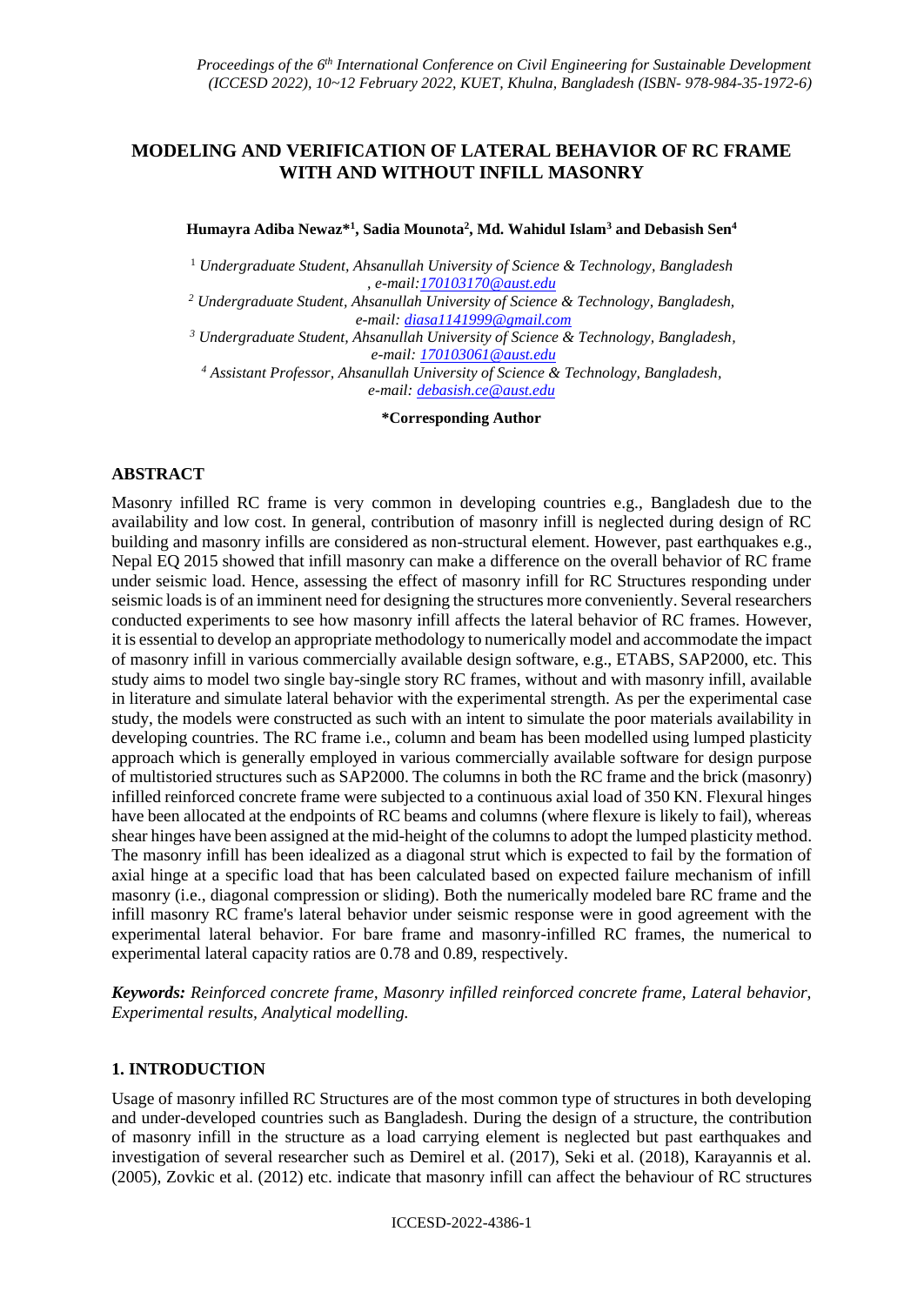against lateral or seismic effects. In seismic analysis, the use of non-linear static approaches for evaluating seismic performance of existing structures, as well as design verification of new structures, is becoming more frequent. As a result, understanding the capabilities and limits of the most widely implemented software in design is essential. Different software programs employ various modeling approaches to evaluate a structure's seismic performance. Among several modeling approaches, Finite Element Method (FEM), Distributed Plasticity Model and Lumped Plasticity Model are used for verification.

The Finite element method (FEM) is used to quantitatively solve field problems. Under a variety of loads, FEM accurately calculates the lateral displacement, stresses, and strains of a structure (Oñate, E., 2009). It is primarily used for research. As a result, it is a strong tool for analysis. However, for design reasons, calculating stress-strain extremely precisely is not a key problem. That is why this approach is ignored in this case. The distributed plasticity model, often described as fibre modelling, is a type of distributed plasticity model. This approach is unquestionably one of the more accurate methods of nonlinear modelling of RC structures. The obtained axial stress from modelling is directly compared to the maximal concrete compressive strength to determine whether or not it is failing. The same is applicable for reinforcing steels (Taucer, F., Spacone, E., & Filippou, F. C., 1991). Non-linear behaviours or plastic hinges are considered at the endpoints of the structural components in the Lumped Plasticity Model, whereas the body is represented as an elastic portion. This model's assumptions decrease the computational time and storage needs for three-dimensional finite element model results. During the modelling phase, greater emphasis should be placed on the plastic hinge lengths and the description of the inelastic portion. Despite the fact that the distributed plasticity model is far more precise than that of the lumped plasticity model, subsequent investigations have showed no significant difference in the analytical outcomes of both models (Rahai et al., 2013). Instead of the distributed plasticity model, commercial software for the lumped plasticity model is easily accessible. This is why the lumped plasticity model is being used in this study.

The main goal of this work is to compare the lateral behavior of the numerically modelled bare RC frame and infilled (masonry) RC frame based on lumped plasticity modeling by using a commercially widely available software such as SAP2000 to verify whether the maximum base shear capacity within the maximum displacement provides satisfactory results for the numerically modelled frames with nonlinear static analysis to the lateral behavior of the frames obtained in a previous study by Seki et al. (2018)

# **2. REFERENCE TEST SPECIMEN**

This study investigates the modelling and analysis of a past investigation of retrofit technologies for masonry infilled frames carried out by Seki et al. (2018) and based on this investigation, the validity of the numerical models is checked. The experimental data and result obtained from that investigation is used here to with the intent of verifying the performance of the numerically modelled bare RC frame and masonry-infilled frame.

# **2.1 Specimen Details**

The reference study was done using 5 specimens in total, but for the intent for this study, the bare frame RC Frame model (S1-F) and masonry infilled RC Frame model (S3-FM) are analysed here. Table 1 summarizes the material parameters of the concrete and rebars employed in these models. Both the models adopted similar dimensions and reinforcement layout as provided in the Figure 1.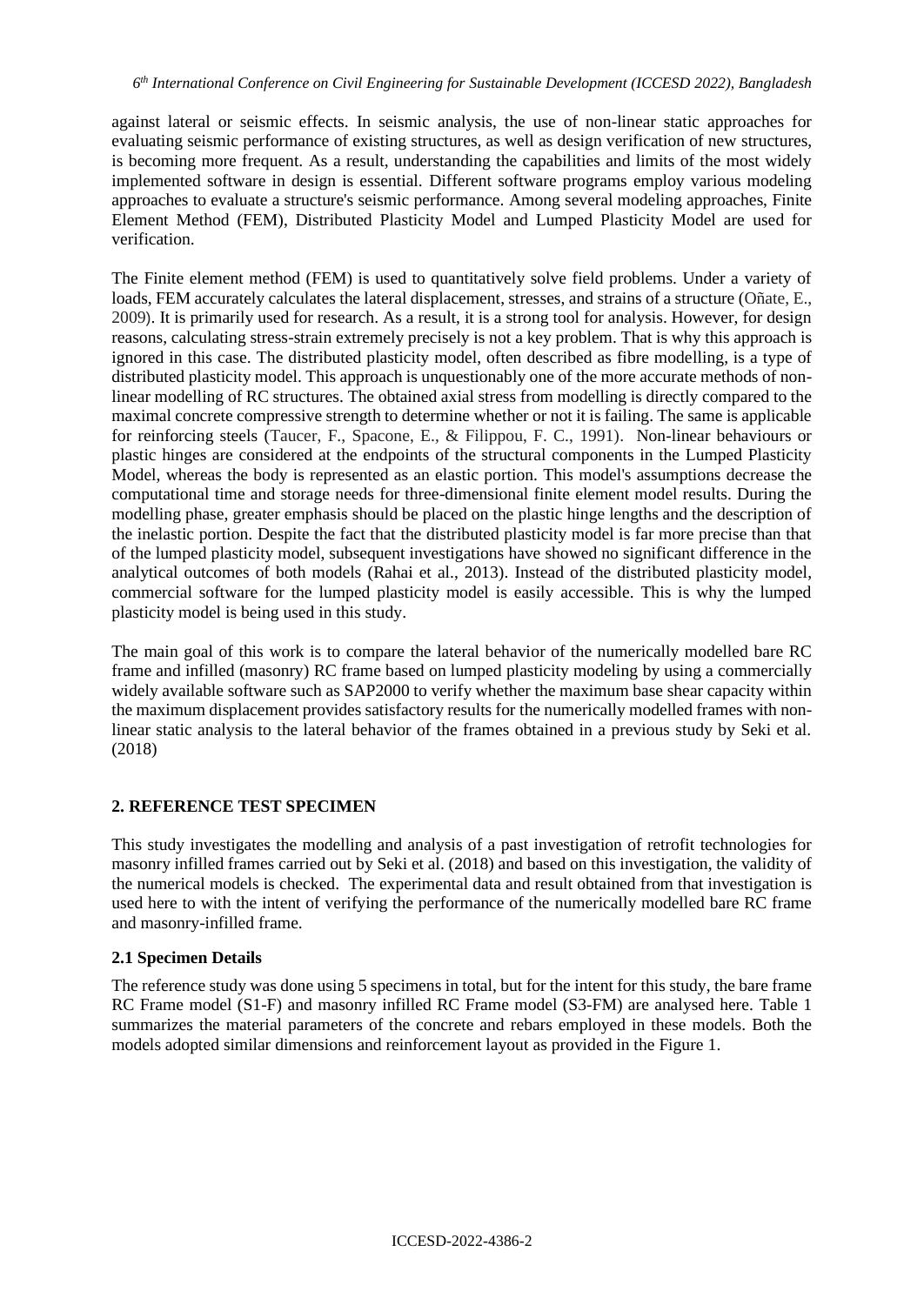| <b>Specimen</b>                   | Concrete | Masonry                  | Reinforcement   |      |  |           |                     |      |
|-----------------------------------|----------|--------------------------|-----------------|------|--|-----------|---------------------|------|
|                                   |          |                          | Ф8<br>$\Phi$ 10 |      |  | $\Phi$ 12 |                     |      |
|                                   | $t_{c}$  | Im                       |                 | Tult |  | †ult      |                     | Tult |
| S <sub>1</sub> -F (Bare RC Frame) |          | $\overline{\phantom{a}}$ |                 |      |  |           |                     |      |
| S3-FM (Masonry Infilled RC Frame) | 14       | 11 6                     | 364             |      |  |           | 429 454 553 428 525 |      |

Table 1: Concrete and Reinforcing Steel Material Properties (all values are in MPa)

*Where,*  $f_c$ *<sup>'</sup>= concrete compressive strength,*  $f_m$ *= masonry compressive strength,*  $f_v$ *= yield strength of reinforcement, fult= ultimate strength of reinforcement*



Figure 1: Test Specimens & Dimensions Layout with Reinforcement Details (Seki et al. 2018)

Both reference specimens were subjected to a quasi-static cyclic static lateral stress while being held at a constant axial (vertical) load. Each column was exposed to a steady vertical load of 350 KN, with a cyclic lateral drift of 0.0625 %, 0.125 %, 0.25 %, 0.50 %, 1.0 %, 1.55%, 2.0 %, and 3.0% applied in two cycles for each lateral drift.

# **2.2 Specimen Test Results**

The highest measured lateral force up until failure for the bare RC Frame was 81 KN, which corresponded to 1% lateral drift, but the lateral force for the masonry infilled RC Frame was 190 KN, which corresponded to -1 % drift. The damage to the bare Reinforced Concrete frame was localized on the columns, with just a minor break in the beam. The failure of the infilled (masonry) RC frame was caused by formation of flexural hinges at the ends of the column elements subsequently forming shear cracks at the bottom of both the columns, which began with a diagonal tension fracture and progressed to shear slides.

# **3. NUMERICAL MODELING**

Both the bare RC frame (S1-F) and masonry infilled RC frame (S3-FM) specimens of the reference test have been modelled in SAP2000 which uses lumped plasticity approach. For the bare RC frame, only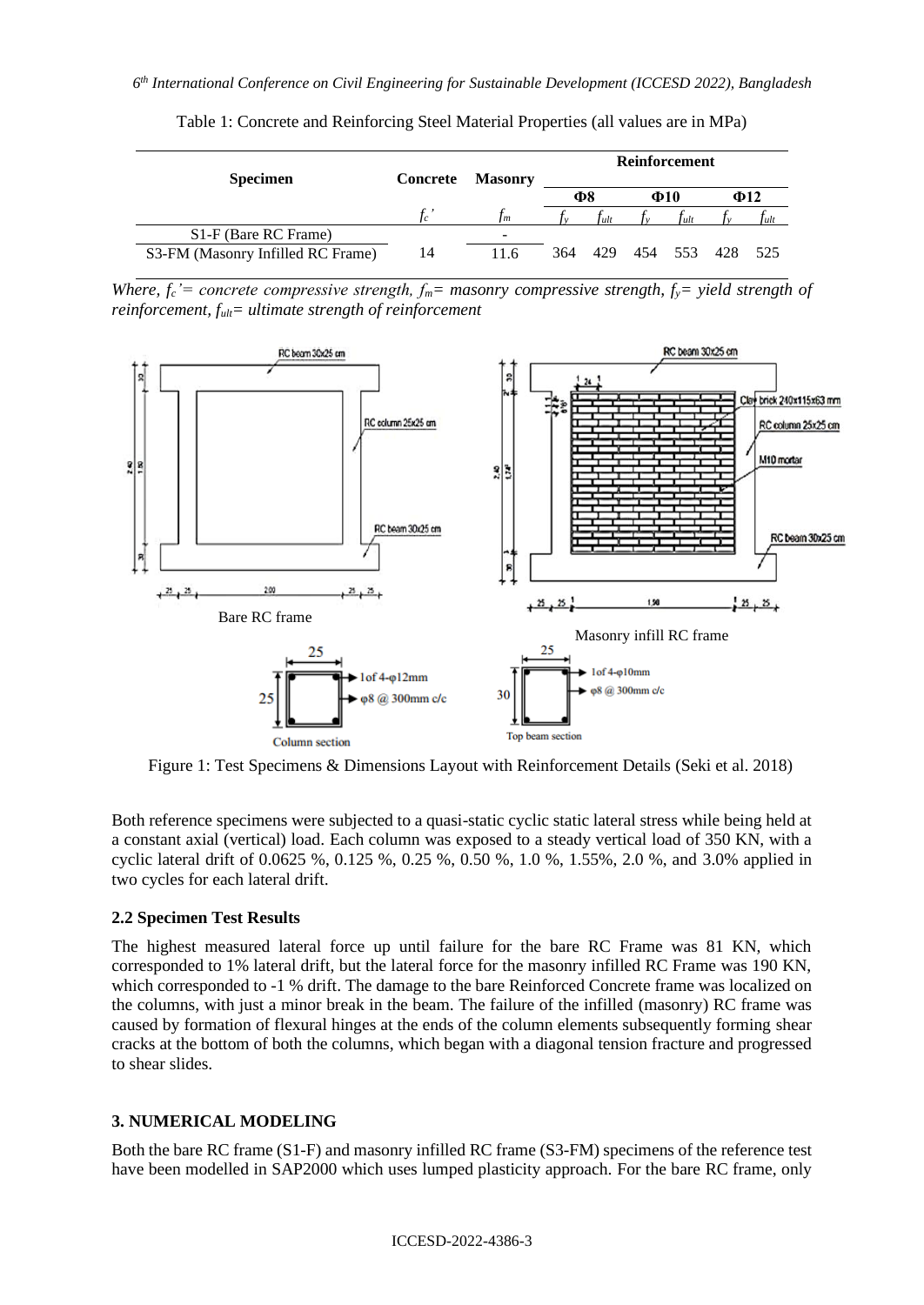beam & column elements have been used whereas in the case of masonry infilled RC frame, an additional equivalent diagonal strut have been introduced along with the beam & column elements. With the intent of this study, hinges are introduced at specific positions which are discussed here.

#### **3.1 Hinge Definition**

As lumped plasticity model has been followed, hinges are provided on the points of a structure where it is expected to be cracked or yielded with relatively higher intensity so that under a cyclic loading it shows higher flexural or shear displacements. As a result, hinges are assigned at the beam and column's extreme parts. That is, flexural hinges are assigned at both ends of the beam and column elements, while hinges for shear are assigned in the center of the columns. The indicated flexural and shear hinges on the beam and column components are shown in Figure  $3(a)$ . An analogous diagonal strut is introduced in addition to the beam and column components for the masonry infill RC model, and an axial hinge is introduced at the mid height of the diagonal strut, as shown in Figure 3(b).



Figure 2: (a)Bare RC Frame with Flexural & Shear hinge (b) Masonry Infilled RC Frame with Flexural, Shear and Axial hinge

### **3.1.1 Flexural Hinge (For Beam and Column)**

Flexural hinges reflect the instantaneous rotating connection of the beams and columns. It is inserted at both the beam and the column ends. The following curve depicted in Figure 4 represents the typical deformation regulated hinge behavior with an elastic range from point 0 to 1 and a plastic zone spanning points 1 to 3. At point 3, the plastic range is characterised by significant residual strength and the capacity to withstand gravity loads. Because of this sort of behavior, the model was deformationcontrolled. The plastic range contains a strain hardening range of points 1 to 2 and a strength-degraded range of points 2 to 3. (FEMA 356).



Figure 3: Component Force vs. Deformation Curve for flexure (FEMA 356, 2000)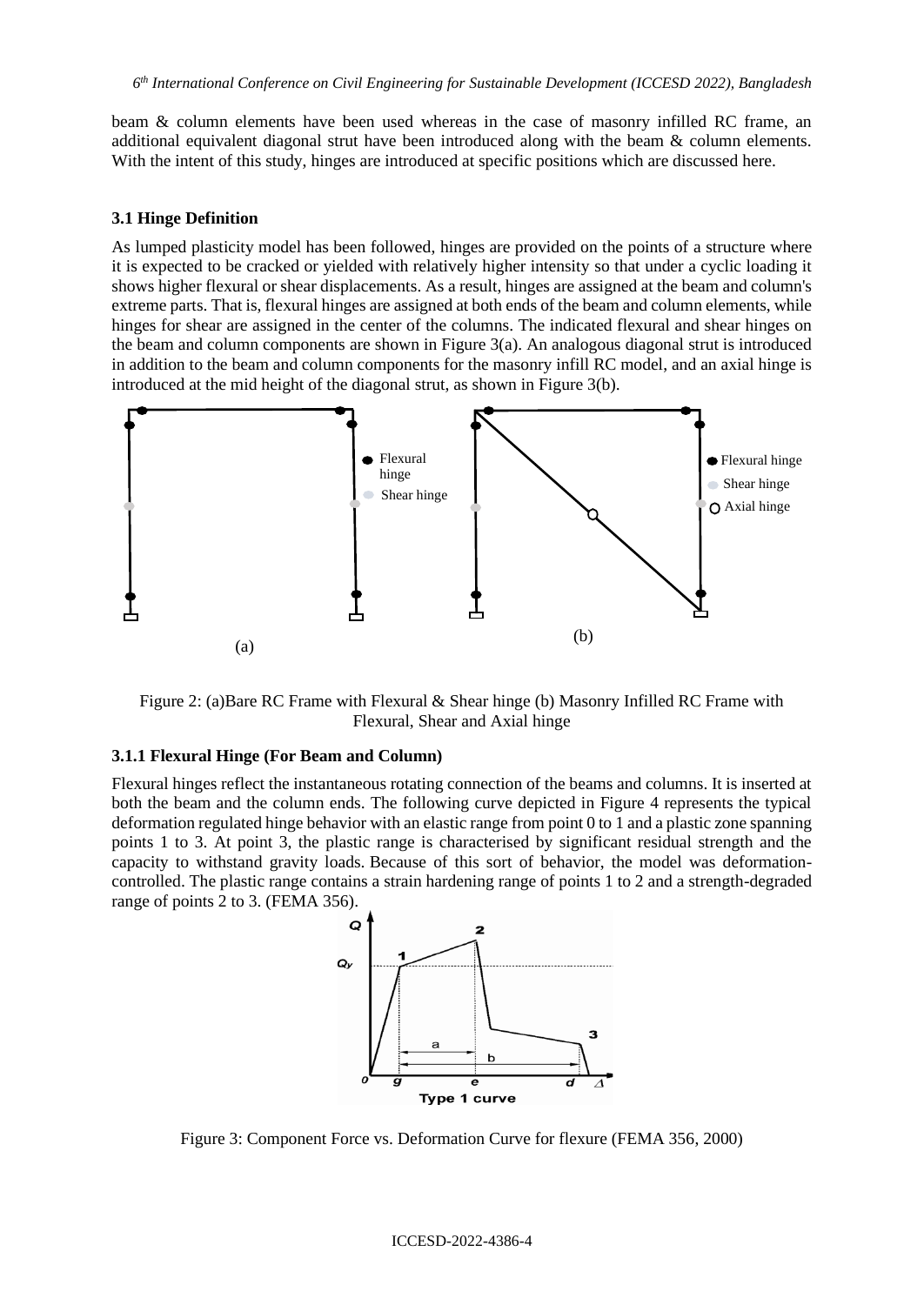According to the formula proposed by the JBDPA seismic evaluation guideline (2001), the ultimate flexural strength of columns shall be calculated as equation (1). Yield strength of both beam and column  $(M<sub>v</sub>)$  is taken as the divisor of 1.1 of the ultimate strength of both beam and column  $(Mu)$  respectively. The beam ultimate flexural strength must be calculated as equation (2).

For 
$$
0.4 * D * F_c \ge N \ge 0
$$
;  
\n
$$
M_u = (0.8a_t * \sigma_y * D) + 0.5N * D * [1 - {\frac{N}{b * D * F_c}}]
$$
\n(1)

$$
M_b = 0.9 \cdot a_t \cdot a_v \cdot d \tag{2}
$$

Where,  $N =$  Axial force (N),  $a_t$  = Tensile reinforcing bars' total cross-sectional area (mm<sup>2</sup>),  $b =$  Width of the column (mm),  $D =$  Column Depth (mm),  $\sigma_y =$  Reinforcing bar yield strength (N/mm<sup>2</sup>),  $F_c =$ Concrete compressive strength  $(N/mm^2)$ ,  $d =$  effective depth of the beam.

### **3.1.2 Shear Hinge**

The sliding failure of the beam and columns is represented by a shear hinge. In this model, shear hinge on beam is ignored as it is unlikely that the beam will fail under shear as both the bare RC frame and masonry infilled RC frame of the reference test showed concentrated failure in columns. The shear hinge is assigned as force controlled (brittle). The component shear force vs deformation curve will act as shown in Figure 5, described in FEMA 356: where the elastic range is 0 to 1 on the curve and the plastic range is 1 to 2 on the curve, followed by a loss of strength and capacity to resist gravity loads beyond point 2, signifying abrupt failure.



Figure 4: Component Force Vs Deformation Curve for Shear (FEMA 356, 2000)

According to the formula proposed by the JBDPA seismic evaluation guideline (2001), columns ultimate shear strength must be determined as equation (3):

$$
Q_{su} = \left\{ \frac{\{(0.053\rho_1^{0.23} (18+F_c))\}}{\frac{M}{Qd} + 0.12} + 0.85\sqrt{\rho_w *_{s} \sigma_{wy}} + 0.1\sigma_0 \right\} * b * j \tag{3}
$$

Where,  $\rho_t$  = Ratio of tensile reinforcement (%),  $\rho_w$  = Ratio of shear reinforcement,  $(\rho_w = 0.012$  for  $\geq \rho_w$ 0.012)  $\sigma_{wy}$  = Shear reinforcing bar yield strength (N/mm<sup>2</sup>),  $\sigma_0$  = Axial column stress (N/mm<sup>2</sup>),  $d = D$ 50mm may be used as the column's effective depth.,  $M/Q =$ The length of a shear span and  $h_0/2$  is the default value.,  $h_0$  = The column's clear height,  $j$  = The default value for the distance between the centroids of tensile and compressive forces is 0.8D.

#### **3.1.3 Axial Hinge**

At the midpoint of the diagonal strut, an axial hinge is placed which is inserted at the mid-height of the diagonal strut, which is force-controlled. The deformation behavior for the axial force in Figure 6 was also described graphically in FEMA 356 (2001). The curve represents brittle or nonductile performance, with an elastic range from point 0 to point 1 on the plotted curve, subsequently followed by a reduction in strength and ability to withstand axial loads exceeding point 1, with failure occurring immediately after reaching the ultimate capacity.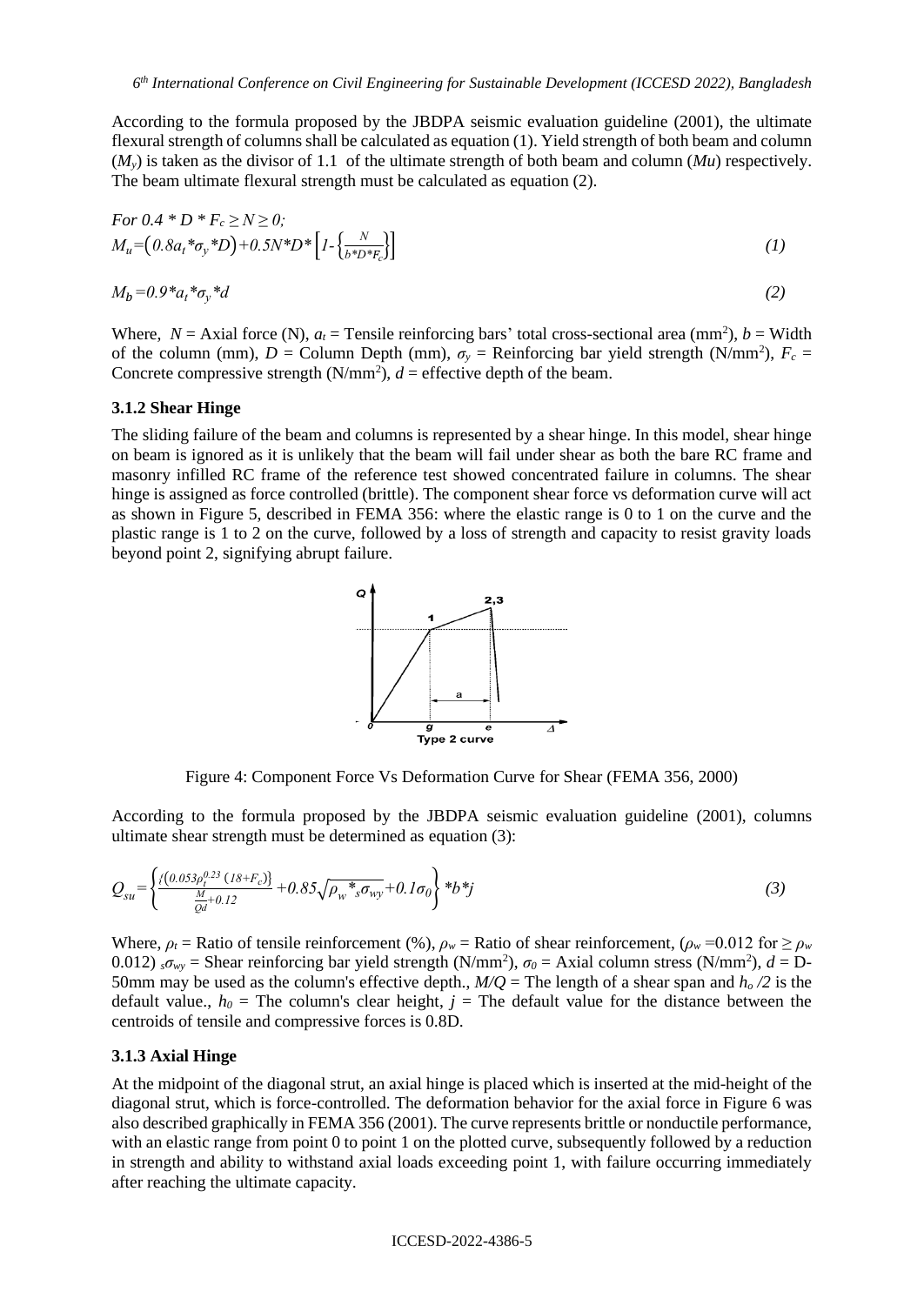

Figure 5: Component force vs Deformation Curve for Axial Capacity (FEMA 356, 2000)

The elastic in-plane rigidity of both a solid unstrengthened infill masonry panel prior to cracking is represented by a diagonal compression strut. The lateral capacity of equivalent masonry infill strut will be considered as the minimum of the diagonal compression capacity and sliding capacity as indicated in equation (4). The sliding capacity of the infill strut  $P_{strut}(S)$  was calculated according by the proposal of Paulay & Priestly (1992) using equation (5) and the diagonal compression strut capcity was calculated utilizing equation  $(6)$  where the width of the infilld strut, *a* is calculated using equation  $(7)$ along with the Coefficient used to determine equivalent width of infill strut  $\lambda_l$  as per equation (8).

$$
Q_{strut} = min \{ (P_{strut(DC)} \& P_{strut(s)}) \} \tag{4}
$$

$$
P_{strut(s)} = \left\{ \left( \frac{0.03 \, \text{*fm}}{1 - \mu \, \text{*funif}} \right) \text{*f} \left( L_{inf} \text{*t}_{inf} \right) \right\} \text{*} \frac{1}{\cos \theta} \tag{5}
$$

$$
P_{struct(DC)} = a^*t_{inf}*\frac{f_m}{2} \tag{6}
$$

$$
a = 0.175(\lambda 1.hcol)^{-0.4} r_{inf}
$$
 (7)

1*= [ Eme t infsin 2θ 4Efe Icol hinf ]* 1 4 *(8)*

Where,  $E_{me}$  = expected modulus of elasticity of the material of the infill =550 $\times$   $f_m$ ,  $f_m$ = Masonry compressive strength,  $t_{inf}$  Thickness of infill panel & diagonal strut,  $h_{col}$  = column height between the centerlines of beam,  $h_{inf}$  = height of infill panel,  $E_f$  = expected modulus of elasticity of the material of the frame,  $I_{col}$ =moment of inertia of column,  $L_{inf}$  = length of masonry infill panel,  $r_{inf}$  = diagonal length of masonry infill panel.

#### **3.2 Hinge Assignment**

The discussed flexural, shear and axial hinges are assigned at the specific positions presented in Figure 3. The hinge property is dependent upon the yield moment (for deformation-controlled) or the shear/axial force (for force-controlled). The values of these parameters were calculated as per JBDPA seismic evaluation guideline (2001) and FEMA 356 (2000) as mentioned previously which was then input in SAP2000.

The calculated Ultimate Flexural Strength for column using equation (1) was found at 45.613 KN-m and subsequently the yield strength was found at 41.466 KN-m. For beam, the ultimate flexural strength using equation (2) was found at 16.367 KN-m and the yield strength was found at 14.879 KN-m. Both the data of yield strength was input in SAP2000 as hinge property data accordingly which are presented in Figure 7(a) and 7(b). The calculated ultimate shear strength of the column using equation (3) was found at 79.17 KN which was then input as hinge property data in SAP2000 which is presented in Figure 7 (c). The calculated strut capacity along the axial direction using equation (10) was found at 147.54 KN which was then input at SAP2000 as shown in figure 7(d).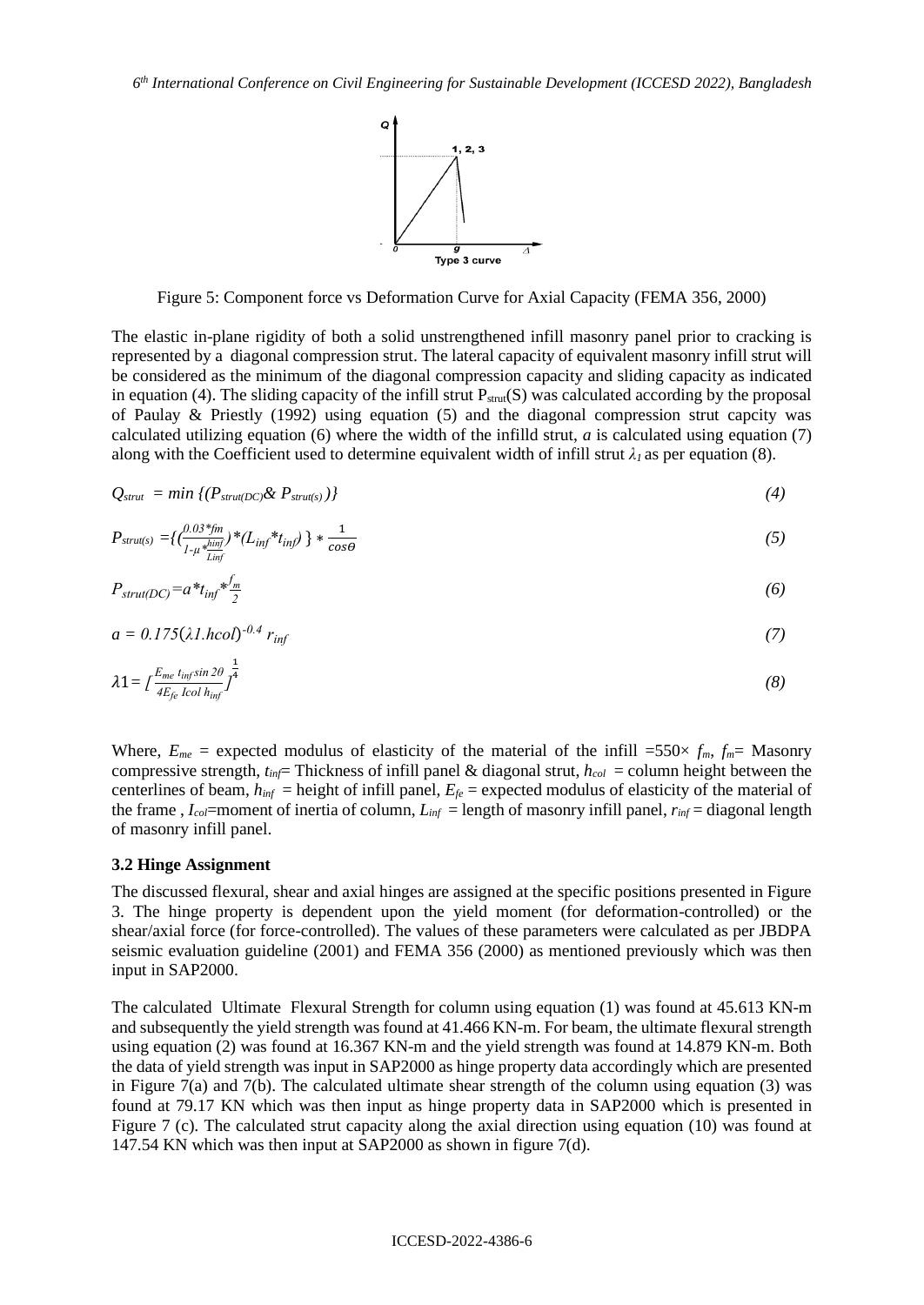### *6 th International Conference on Civil Engineering for Sustainable Development (ICCESD 2022), Bangladesh*



Figure 6: (a) Flexural Hinge Property Data of Column; (b) Flexural Hinge Property Data of Beam; (c) Shear Hinge Property Data of Column. (d) Axial Hinge Property Data of Masonry Infill Strut

# **3.3 Load Definition**

According to the reference test specimen, 350 KN loads as gravity load was input in each column vertically. For the case of horizontal loading, the lateral load case was generated by employing UBC 94 default standard. And as this modelling employs non-linear static analysis i.e, pushover analysis, the pushover case was generated such that the loading condition starts from the effect of gravity load.



Figure 7: Axial load 350KN is applied on each column modeled on SAP2000.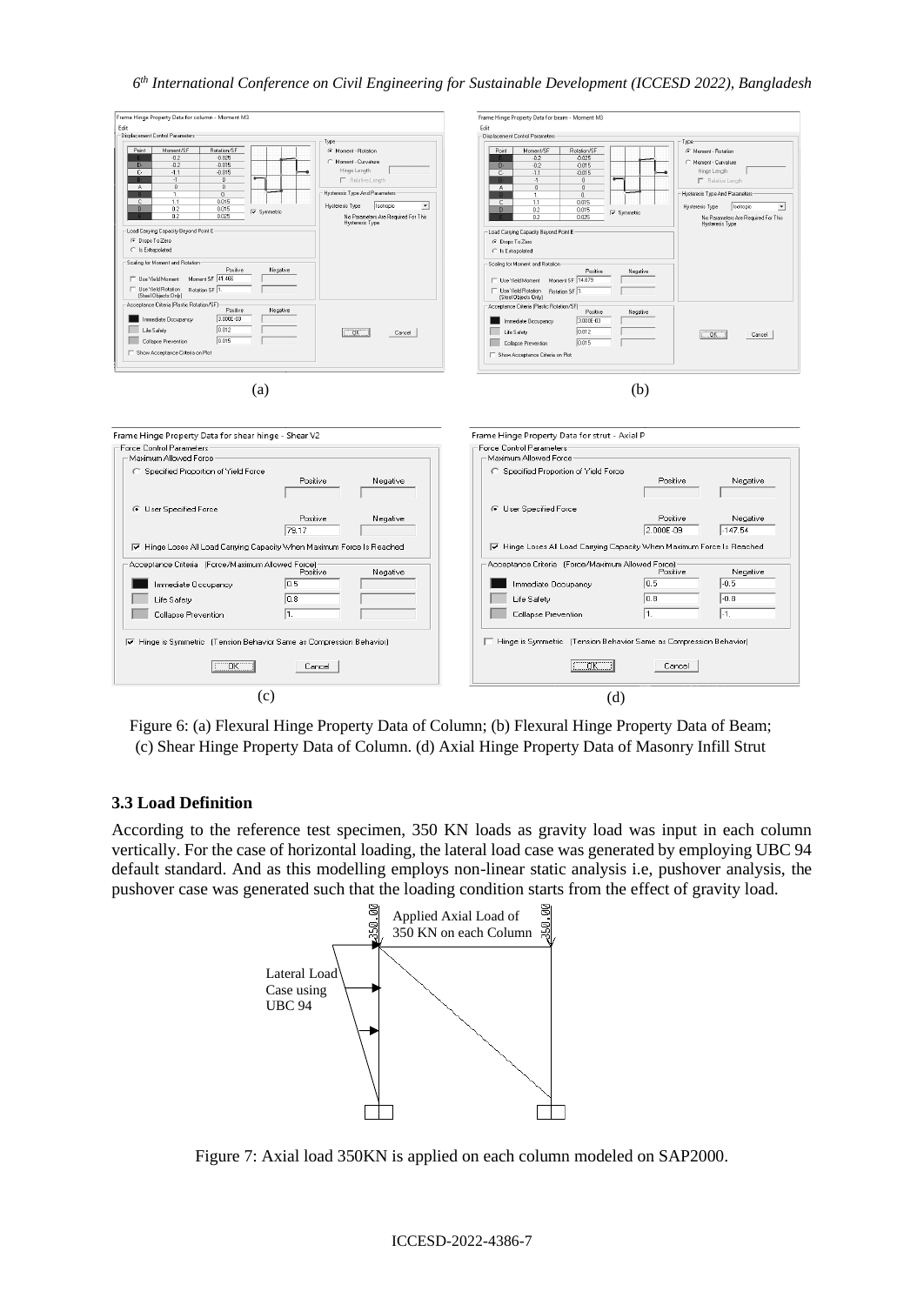### **4. EVALUATING THEORETICAL CAPACITY**

The theoretical capacity of the frame is calculated using the JBDPA seismic evaluation (2001) criteria and FEMA356.

### **4.1 Bare Frame Capacity**

The theoretical lateral capacity of the bare RC frame will be taken to be twice the minimum flexural or shear capacity as per equation (9). The flexural capacity and shear capacity are evaluated using the JBDPA seismic evaluation guideline (2001). The Flexural capacity *Qmu* will be obtained using equation (10) and the shear capacity to be obtained is described previously in equation (3).

$$
Q_{bf} = 2*(min. of Q_{mu}, Q_{su})
$$
\n(9)

$$
Q_{mu} = \frac{2M_u}{h_o} \tag{10}
$$

Where,  $Q_{mu}$  = Ultimate flexural strength ,  $Q_{su}$  = Ultimate shear strength,  $M_u$  = Ultimate Moment of the columns,  $h<sub>o</sub> = Clear$  height of the column.

### **4.2 Masonry Infill Capacity**

The lateral capacity of masonry infill, *Qstrut* will be considered as the minimum of diagonal compression strut capacity or sliding strut capacity in the horizontal direction component, *Qstrutcosϴ* utilizing equation (4). The sliding strut capacity is calculated as described in equation (5) is and the diagonal compression strut capacity is calculated described in equation (6).

### **5. ANALYSIS AND RESULTS**

The numerical results obtained from the pushover capacity curve of SAP2000 were compared with experimental and theoretical results.

### **5.1 Comparison of Numerical Results With Experimental & Theoretical Results**

Pushover analysis is a static approach that uses a basic, non-linear technique to estimate seismic structural deformation. The capacity, or "pushover" curve, of a building is the base shear force versus the horizontal roof displacement curve that describes the load displacement of a structure. After assigning all of the loads and hinges to the bare frame and masonry infill RC frame models, pushover analysis using SAP2000 is performed. The pushover curves for the bare RC frame and the masonry infill RC frame are shown in Figures 9(a)-(b).



Figure 8: (a) Pushover Curve for Bare RC Frame; (b) Pushover curve of masonry infill RC frame.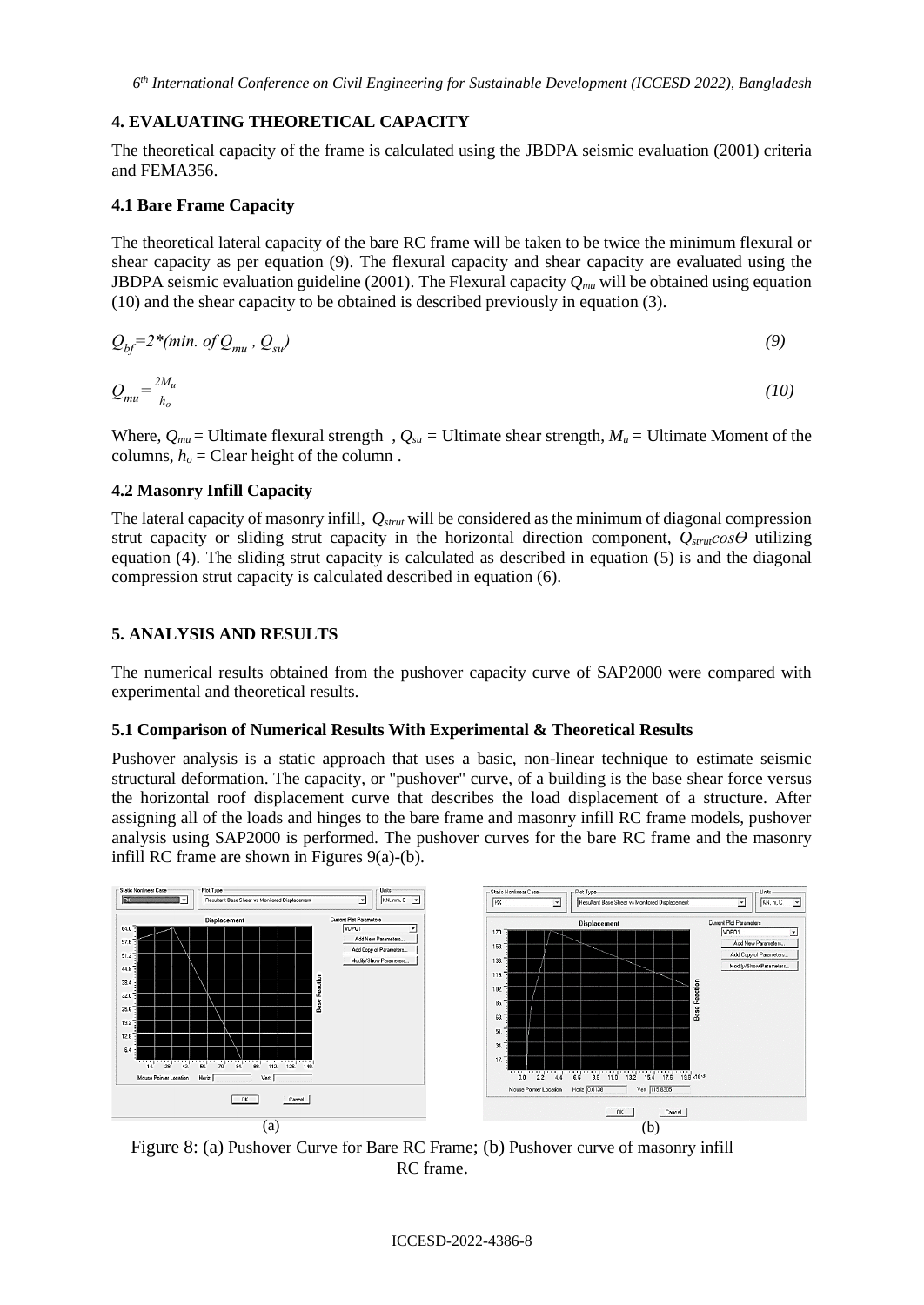It shows that the capacity for the bare RC frame is 63.43 KN and for the masonry-infilled RC frame is 169.83 KN, which indicates that after putting the masonry infill, the capacity rises by a significant amount. According to SAP2000, the total capacity ratio between masonry-infilled RC frame and bare frame is 2.68, while the experimental ratio is 2.35. Table 2 summarizes the capacities determined from the SAP2000 pushover curves for bare RC frames and masonry-infilled frames. The calculated capacities of the bare frame at 63.58 KN and the infilled frame at 173.26 KN show similarity to the capacities obtained from SAP2000, with the bare frame capacity being 63.43 KN and the infilled frame capacity being 169.83 KN, which means that the calculations are almost identical as compared to the capacities from SAP2000. From table 2, it is seen that the SAP2000 to experimental has a bare frame capacity ratio of 0.78, whereas theoretical to experimental has a ratio of 0.785, which is nearly equal. The brick infill RC frame capacity ratio between SAP2000 and experimental is 0.89, and the theoretical to experimental ratio is 0.91, which is also nearly similar.

| <b>Frame Type</b>                       | <b>Component</b>                                    | <b>Specimen</b>   |                                               |  |  |
|-----------------------------------------|-----------------------------------------------------|-------------------|-----------------------------------------------|--|--|
|                                         | (All capacities are<br>expressed in kN)             | <b>Bare Frame</b> | <b>RC</b> Frame with<br><b>Masonry Infill</b> |  |  |
| <b>RC</b> Frame                         | Lateral Capacity, Q as<br>equation (9)              | 63.58             | 63.58                                         |  |  |
| Masonry Infill Strut                    | Diagonal Compression<br>Capacity as equation<br>(6) |                   | 134.09                                        |  |  |
|                                         | Sliding Capacity as<br>equation $(7)$               |                   | 109.68                                        |  |  |
| <b>Total Calculated Capacity</b>        |                                                     | 63.58             | 173.26                                        |  |  |
| <b>Experimental Capacity</b>            |                                                     | 81                | 191                                           |  |  |
| obtained<br>from<br>Capacity<br>SAP2000 |                                                     | 63.43             | 169.83                                        |  |  |
| Predicted<br>(SAP2000)/Experimental     |                                                     | 0.78              | 0.89                                          |  |  |
| Predicted<br>(Theoretical)/Experimental |                                                     | 0.78              | 0.91                                          |  |  |

#### Table 2: Summary of Evaluated Lateral Capacity

### **5.2 Numerical Behavior of Models**

Due to the brittle behavior of masonry brick, the ductility of the bare RC frame decreases with the insertion of masonry infill. When the masonry cracks, there is a rapid decrease in stiffness and maximum load in the infilled frame. So, the axial force of the column elements decreases with the insertion of masonry infill. The axial force of the masonry infill RC frame at peak resistance is less than the axial force of the bare frame, as shown in Figure 10(b).As the axial force of the column elements decreases, the bending moment of the bare frame also decreases with the insertion of masonry infill. However, as shown in figure 10(b), the beam has some axial loads that are nearly absent in the case of the bare RC frame shown in figure 9(b), which is due to the horizontal component of the diagonal strut. The bending moment of the masonry infill RC frame at peak resistance is 41.69 KN, which is less than the bending moment of the bare frame, which is 45.42 KN, as shown in Figure 10 (a).And hinges are formed where the bending moment is at its maximum. Figure 9(c) shows that hinges are formed at the end of the beam and at the bottom of the column, where the bending moment is greatest, as shown in figure 9(a).And in the diagonal strut, the hinge is formed at the mid length of the column. The bare RC frame reaches its peak at step 7. At this step, both the columns fail, and the masonry-infilled RC frame reaches its peak at step 4. At this step, the axial hinge assigned to the infill strut reaches to life safety from immediate occupancy, which means the strut only failed but the columns did not. This is also shown in figures 9(a) and 10(a), where the bending moment of the column elements for bare RC frames is 45.42 kN-m, whereas for an infilled RC frame, the bending moment of the column elements is 41.69 kN-m.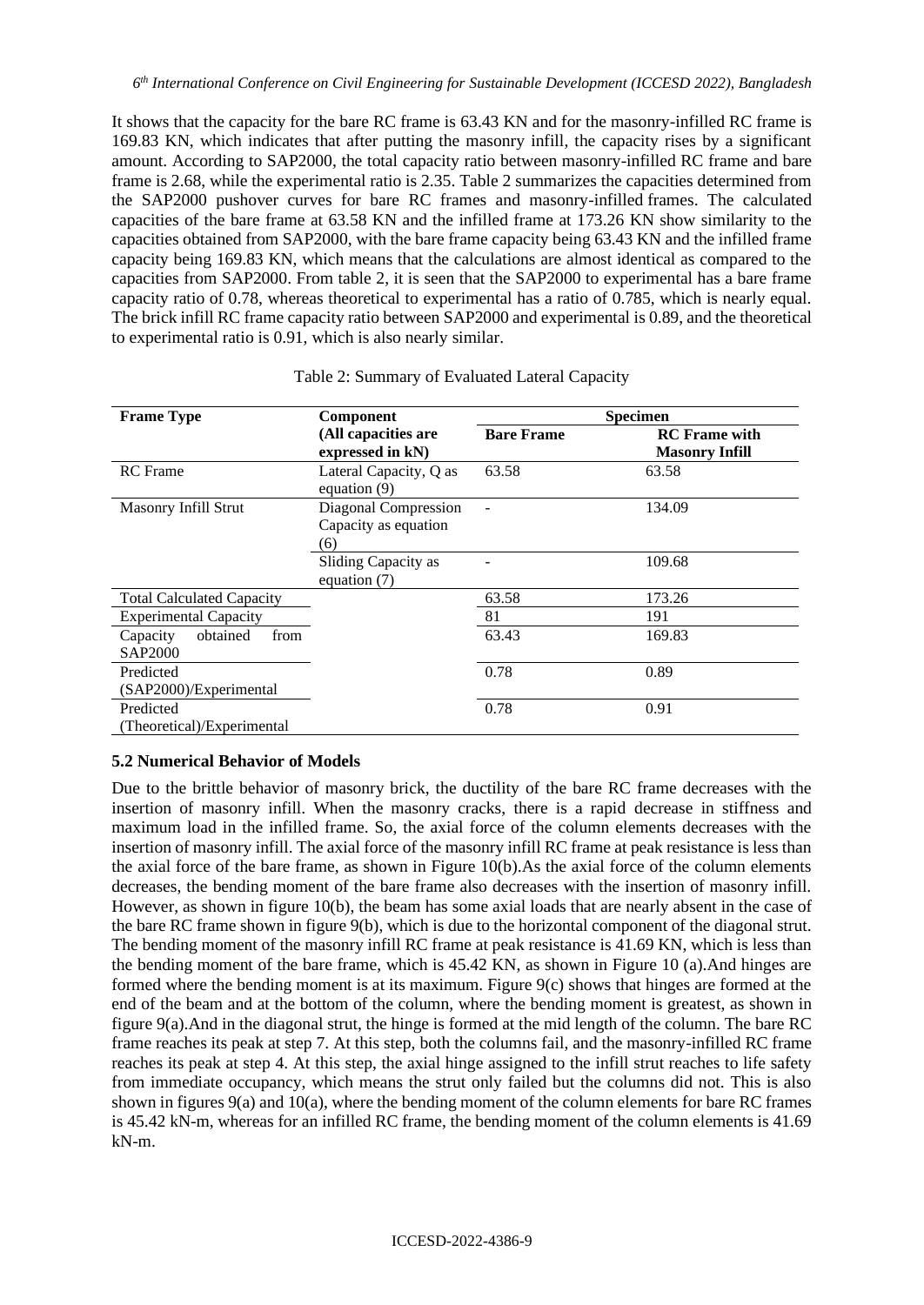

Figure 9: (a) Bending Moment Diagram (kN-m); (b) Axial Force Diagram (kN); (c) Hinge Locations at critical points of Bare RC Frame at peak resistant



Figure 10: (a) Bending Moment (kN-m) Diagram; (b)Axial Force Diagram (kN); (c) Hinge Formation Locations at critical points of RC Frame with Masonry Infill

### **6. CONCLUSIONS**

In this study, the lateral capacity of a bare frame and a masonry-infilled RC frame is evaluated. A numerical model has also been developed using the lumped plasticity modeling approach in SAP2000. It is observed that,

- For bare frame and masonry-infilled RC frames, the numerical to experimental lateral capacity ratios are 0.78 and 0.89, respectively.
- The installation of masonry infill has also been shown to increase the bare frame lateral capacity. According to SAP2000, the total capacity ratio between masonry-infilled RC frame and bare frame is 2.68, while the experimental ratio is 2.35. Masonry infill influences the seismic performance of an RC frame structure by improving the overall strength of the structure.

### **REFERENCES**

- Demirel, İ. O., Yakut, A., & Binici, B. (2017, January). Seismic behaviour of RC frames infilled with different techniques. In *16th World Conference on Earthquake Engineering* (pp. 9-13)
- FEMA 356. (2000). American Society of Civil Engineers for the Federal Emergency Management Agency. *Prestandard and commentary for the seismic rehabilitation of buildings*.
- JBDPA (Japan Building Disaster Prevention Association). (2001). *Guideline for post-earthquake damage evaluation and rehabilitation*. Tokyo: JBDPA (Japan Building Disaster Prevention Association)
- Karayannis, C. G., Kakaletsis, D. J., & Favvata, M. J. (2005). Behavior of bare and masonry infilled R/C frames under cyclic loading: experiments and analysis. *WIT Transactions on The Built Environment*, *81*.